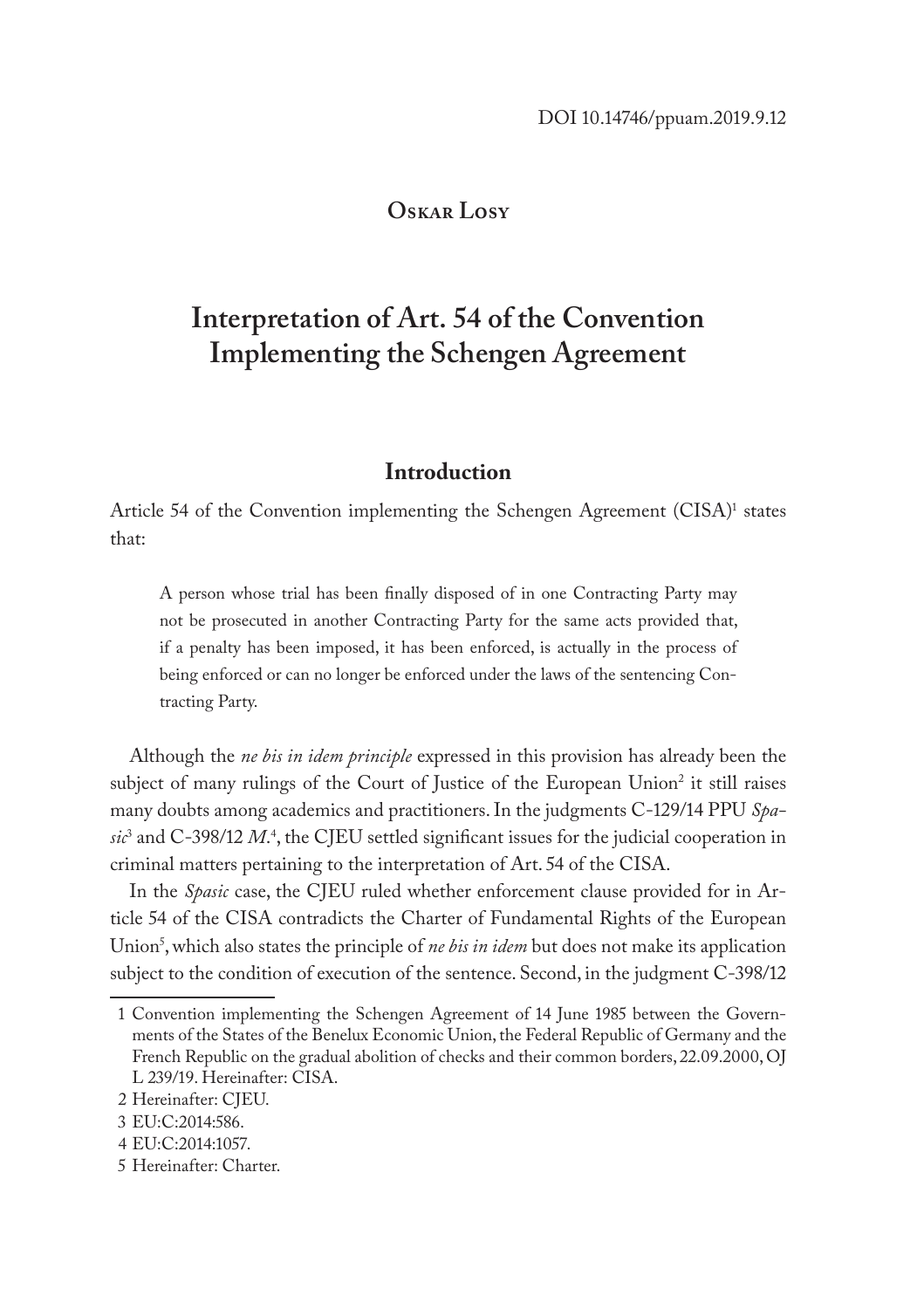*M*., the CJEU ruled on several doubts regarding the interpretation and scope of the term "finally disposed" contained in Art. 54 of the CISA. The reasoning of the CJEU in these two cases differs significantly, which might be surprising given the fact that the issuing dates of these two judgments are separated by only a few days.

The principle of *ne bis in idem* is well-established regulation in both domestic and international law<sup>6</sup>. The issue of a prohibition of recurring criminal proceedings in the same case and against the same person has been included in the various instruments of international criminal law, including conventions adopted within the Council of Europe, among which the Conventions of 1970' and of 1972<sup>8</sup> deserve special attention. In the European Union<sup>9</sup>,the *ne bis in idem* principle was expressed at first in the framework of European Political Cooperation, before the Treaty of Mastricht. entered into force of the, the Member States - then - the European Community, adopted on 27 May 1987 the Convention on double punishment. Due to the lack of enough ratifications, this Convention has never entered into force. However, it turned out to be important for further development of the judicial cooperation in criminal matters. Its provisions were included in Art. 54–58 of the CISA and are currently applicable to the majority of the EU Member States. In addition, the principle is included in the number of instruments based on the principle of mutual recognition and, as already mentioned at the outset, in the Charter.

# **Enforcement Clause. Spasic Case C-129/14 PPU**

In accordance with Art. 50 of the Charter: "No one shall be liable to be tried or punished again in criminal proceedings for an offence for which he or she has already been finally acquitted or convicted within the Union in accordance with the law"*.*

In the Charter, therefore, the prohibition of re-judging is not dependent on the condition envisaged in the CISA, i.e. that "the penalty has been imposed, it has been enforced, is actually in the process of being enforced". When trying to explain the differences in the burden of these provisions, it should be noted that the CISA, signed in 1985, was primarily aimed at abolishing checks at common borders, including the abolition of checks in relation to the movement of persons and not fostering judicial cooperation in criminal matters. At that time, the idea of a common area of justice, was not yet expressed in the treaties. The CISA was incorporated into the EU legal order under the Treaty of Amsterdam. Article 54 of the CISA has for the first time successfully in-

<sup>6</sup> With regard to the definition of the principle see: A. Sakowicz, *Zasada ne bis in idem w prawie karnym w ujęciu paneuropejskim*, Białystok 2011.

<sup>7</sup> European Convention on the International Validity of Criminal Judgments.

<sup>8</sup> European Convention on the Transfer of Proceedings in Criminal Matters.

<sup>9</sup> Hereinafter: EU.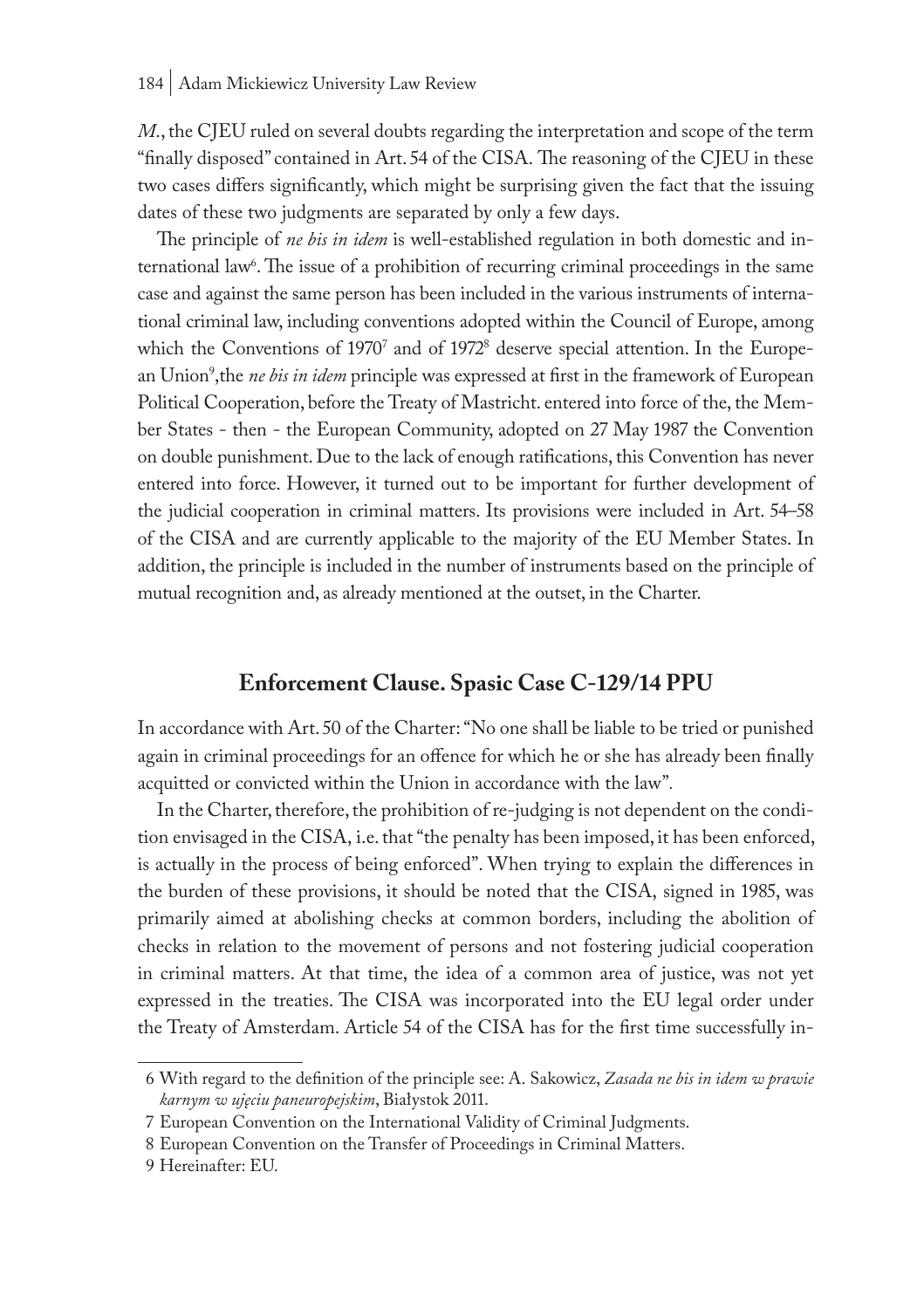troduced the principle of the prohibition of double punishment, which is applicable in a situation involving criminal proceedings in the two states. Other regulations narrowed the scope of the *ne bis in idem* principle to domestic matters only. An example of such a regulation is contained in the Protocol to the European Convention on Human Rights of 22 November 1984.10

 Against the background of the numerous judgments of the CJEU regarding the principle of *ne bis in idem*11, it could be foreseen that it is only a matter of time when the CJEU will decide on the mutual relationship between the provisions of the CISA and the Charter. Ultimately, this was the subject matter of a request for a preliminary ruling from the German court in the case C-129/14 Zoran Spasic. Since the accused was in custody, the case was dealt with in the urgent preliminary ruling procedure<sup>12</sup>. The CJEU issued the verdict quickly, even though the case concerned a very complicated matter. Perhaps the pressure of time influenced somehow the analysis made by the Court and its argumentation, which is not fully convincing in this matter.

Z. Spasic, a citizen of Serbia<sup>13</sup>, was accused of fraud committed to the detriment of a German citizen. The offense was committed in Milan in 2009. Based on a verdict issued in Italy, Z. Spasic was sentenced to one year's imprisonment and a fine of 800 euros. At that time, Z. Spasic was in Austria, where he had served a prison sentence for another offense. For these reasons he paid a fine but was not able to serve the imprisonment sentence for the fraud committed in Italy. Since the crime in Milan was committed against a German citizen, the criminal proceedings were also initiated simultaneously by the German authorities. Under the European arrest warrant issued by the German authorities, Austria transferred Z. Spasic to Germany. As a result, he was in Germany waiting for a trial whose object was a crime for which Z. Spasic had already been convicted in Italy.

In the course of the trial in Germany, the accused referred to the *ne bis in idem* principle expressed in Art. 50 of the Charter demanding the discontinuance of proceedings. Due to the mentioned differences in the concept of the *ne bis in idem* principle in various legal instruments, the Higher Regional Court in Nuremberg referred the question for a preliminary ruling to the CJEU, which was intended to clarify the following issue:

<sup>10</sup> Protocol No. 7 to the Convention for the Protection of Human Rights and Fundamental Freedoms.

<sup>11</sup> Eg.: C-187/01 and C-385/01, Gözütok and Brügge, EU:C:2003:87; C-469/03, Miraglia, EU:C:2005:156; C-436/04, Van Esebroeck, EU:C:2006:165; C-467/04, Gasparini and others, EU:C:2006:610; C-150/05, van Straaten, EU:C:2006:614; C-288/05, Kretzinger, EU:C:2007:441; C-367/05, Kraaijenbrink, EU:C:2007:444; C-297/07, Bourquain, EU:C:2008:708; C-491/07, Turansky, EU:C:2008:768.

<sup>12</sup> Hereinafter: PPU.

<sup>13</sup> Article 54 of the CISA applies to third-country nationals; Cf. for example, Judgment of the CJEU in joined Cases C-187/01 and C-385/01, Gözütok and Brügge, § 9.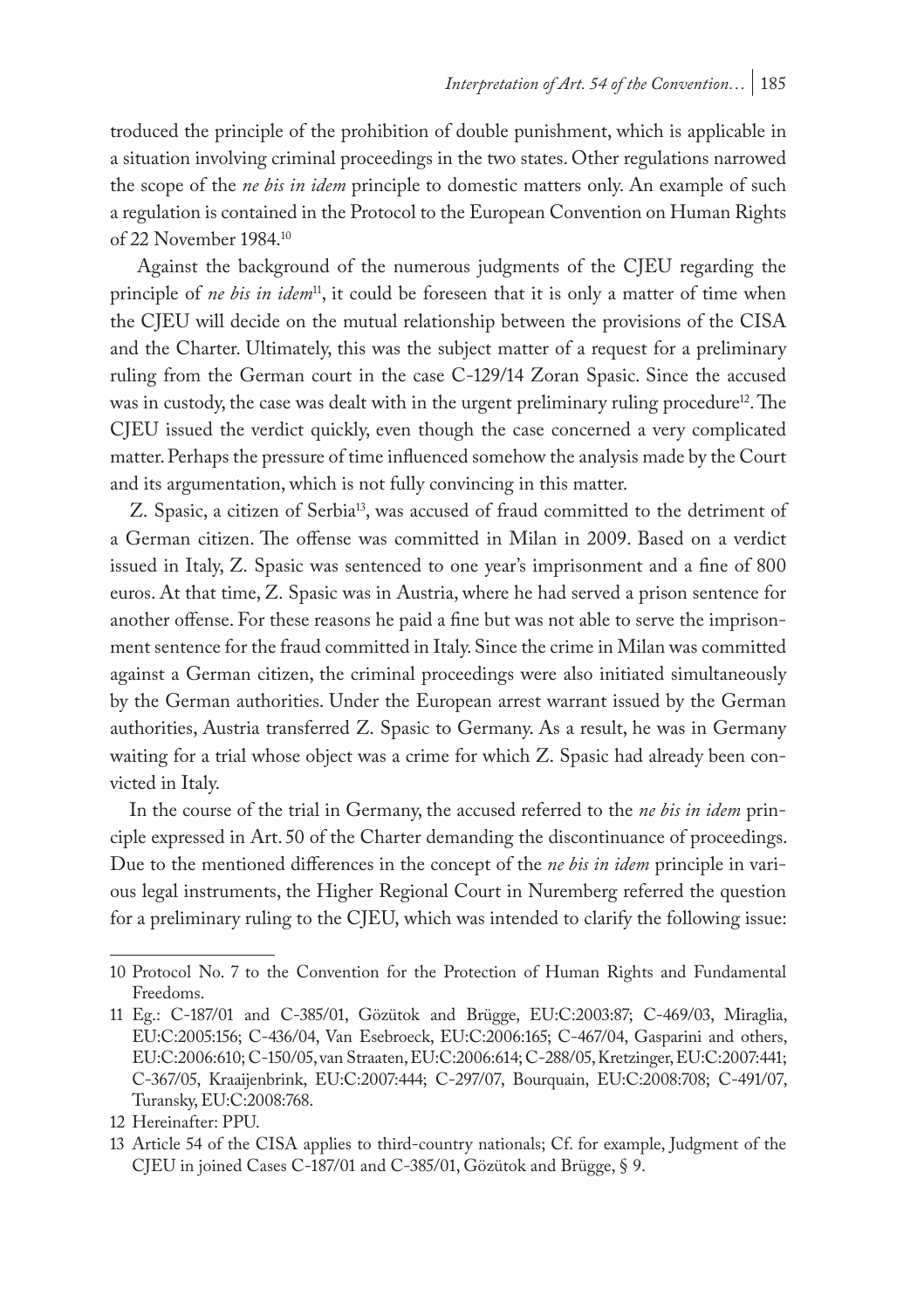"Is Article 54 CISA compatible with Article 50 of the Charter, in so far as it subjects the application of the *ne bis in idem* principle to the condition that, if a penalty has been imposed, it has been enforced, is actually in the process of being enforced or can no longer be enforced under the laws of the sentencing State?"

The court found that the "enforcement clause" is compatible with the Charter. The CJEU came to this conclusion after analysing the provision of Art. 52(1) of the Charter, which sets the rules for admissibility of restrictions of rights and freedoms. This provision provides that all such limitations may be made only if they are necessary and genuinely meet objectives of general interest recognised by the Union or the need to protect the rights and freedoms of others. The CJEU pointed out that enforcement clause is to be seen in that context since it is intended to prevent, in the Area of Freedom, Security and Justice, the impunity of persons definitively convicted and sentenced in the EU Member State.<sup>14</sup> According to the CJEU, it cannot be contested that the execution condition laid down in Article 54 of the CISA is appropriate. By allowing, in cases of non-execution of the sentence imposed, the authorities of one Member State to prosecute a person definitively convicted and sentenced by another Member State on the basis of the same acts, the risk that the person concerned would enjoy impunity by virtue of his leaving the territory of the State in which he was sentenced is avoided.15 The CJEU did not agree with the arguments presented, among others by the European Commission, that the numerous instruments of secondary law based on the principle of mutual recognition at least in a large number of cases can eliminate the risk of impunity. Such instruments – in opinion of the CJEU – are not capable of fully achieving the objective pursued since the existing instruments provided for in the Framework Decisions and the Directives are not perfect enough to guarantee the avoiding of impunity in case where the person concerned would leave the territory of the State in which he was sentenced. In this context – according to the CJEU – the obligation to take direct consultations between Member States on any effective solution aimed at avoiding the negative consequences of parallel proceedings, provided in framework decision on preventing the conflicts of jurisdiction<sup>16</sup> is also insufficient. With regard to the obligation of mutual support envisaged in Article 4(3)<sup>17</sup> of the Treaty on the European Union, the CJEU stated that one *cannot exclude* that the Member States can contact each other and initiate consultations in order to verify whether the Member State which imposed

<sup>14</sup> Judgment of the CJEU in Case C-129/14 PPU, § 63.

<sup>15</sup> Judgment of the CJEU in the Case C-129/14 PPU, § 64.

<sup>16</sup> Council Framework Decision 2009/948/JHA of 30 November 2009 on prevention and settlement of conflicts of exercise of jurisdiction in criminal proceedings OJ L 328, 15.12.2009.

<sup>17</sup> In accordance with art. 4 (3) of the Treaty on the European Union: "Pursuant to the principle of sincere cooperation, the Union and the Member States shall, in full mutual respect, assist each other in carrying out tasks which flow from the Treaties".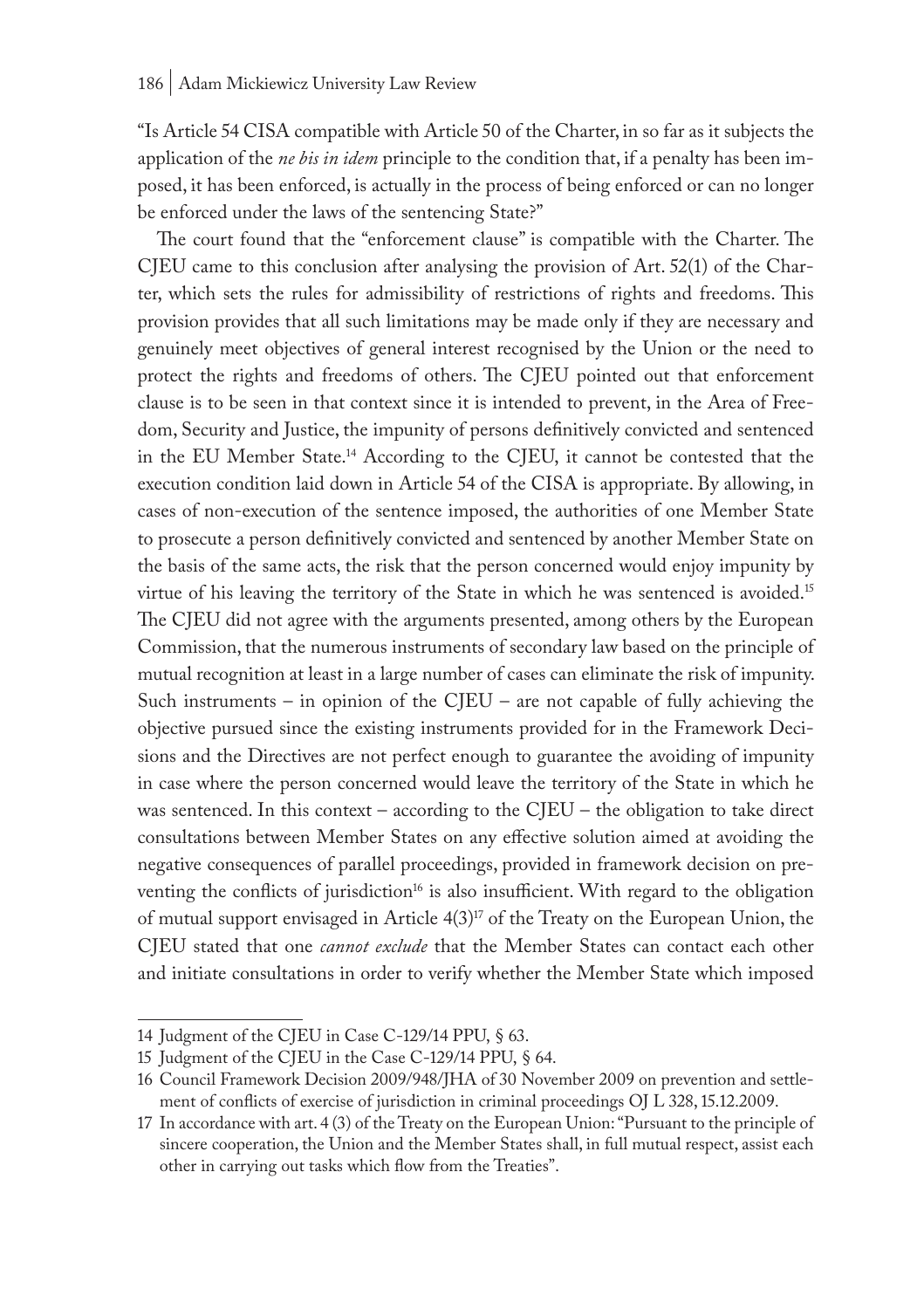the first sentence really intends to execute the penalties imposed.<sup>18</sup> In the opinion of the CJEU, however, it does not change the fact that the enforcement condition provided for in the CISA is necessary and proportionate and therefore justified in the light of the provision of Article 52 (1) of the Charter.

### **View of Advocate General Jääskinen**

Advocate General<sup>19</sup> N. Jääskinen assessed the case differently. In his view<sup>20</sup>, the emergence of a more effective system of cooperation in criminal law matters cannot in itself affect the interpretation of the enforcement clause laid down in Article 54 CISA, however, that development must have some bearing on assessment of its compatibility with Article 50 of the Charter. In the opinion of the AG it is questionable whether the enforcement clause in CISA is "still needed in an Area of Freedom, Security and Justice, where cross-border enforcement now takes place through the mutual recognition instruments"21.

In the view, the AG compares the provisions of the Charter to Art. 4 of Protocol 7 to the European Convention on Human Rights<sup>22</sup>, which also establishes the *ne bis in idem principle.* The AG rightly points out that the wording of the provisions is identical, with the difference that application of Art. 4 of Protocol 7 of ECTHR is limited to domestic issues only. As an exception to the principle *ne bis in idem* Art. 4 par. 2 of Protocol 7 to the ECHR allows reopening of the case in accordance with the law and penal procedure of the State concerned if there is evidence of new or newly discovered facts, or if there has been a fundamental defect in the previous proceedings, which could affect the outcome of the case. Although Protocol 7 to the ECTHR has not been ratified by all the European Union Member States, the AG believes that there is no doubt that Art. 50 of the Charter should be interpreted in accordance with the provisions of the ECTHR and the relevant case law of the European Court of Human Rights<sup>23</sup>.<sup>24</sup> This opinion is supported also by the position of the CJEU reflected in the case C617/10 Åkerberg

23 Hereinafter: ECHR.

<sup>18</sup> Judgment of the CJEU in the case C-129/14 PPU, § 63.

<sup>19</sup> Hereinafter: ECTHR.

<sup>20</sup> View of AG Jääskinen in the case C-129/14 PPU.

<sup>21</sup> *Ibidem*, § 52.

<sup>22</sup> Hereinafter: AG.

<sup>24</sup> AG claims that the fact that some Member States have not ratified Protocol No 7 cannot have any bearing on the interpretation of Article 50 of the Charter, since it does not change the scope of that provision. To conclude otherwise would be tantamount to granting the Member States a unilateral power of interpretation as regards the substance of the European Union's system of fundamental rights. In view of the principle of the autonomy of EU law, in conjunction with the CJEU's task of ensuring its uniform interpretation, such a conclusion must be excluded.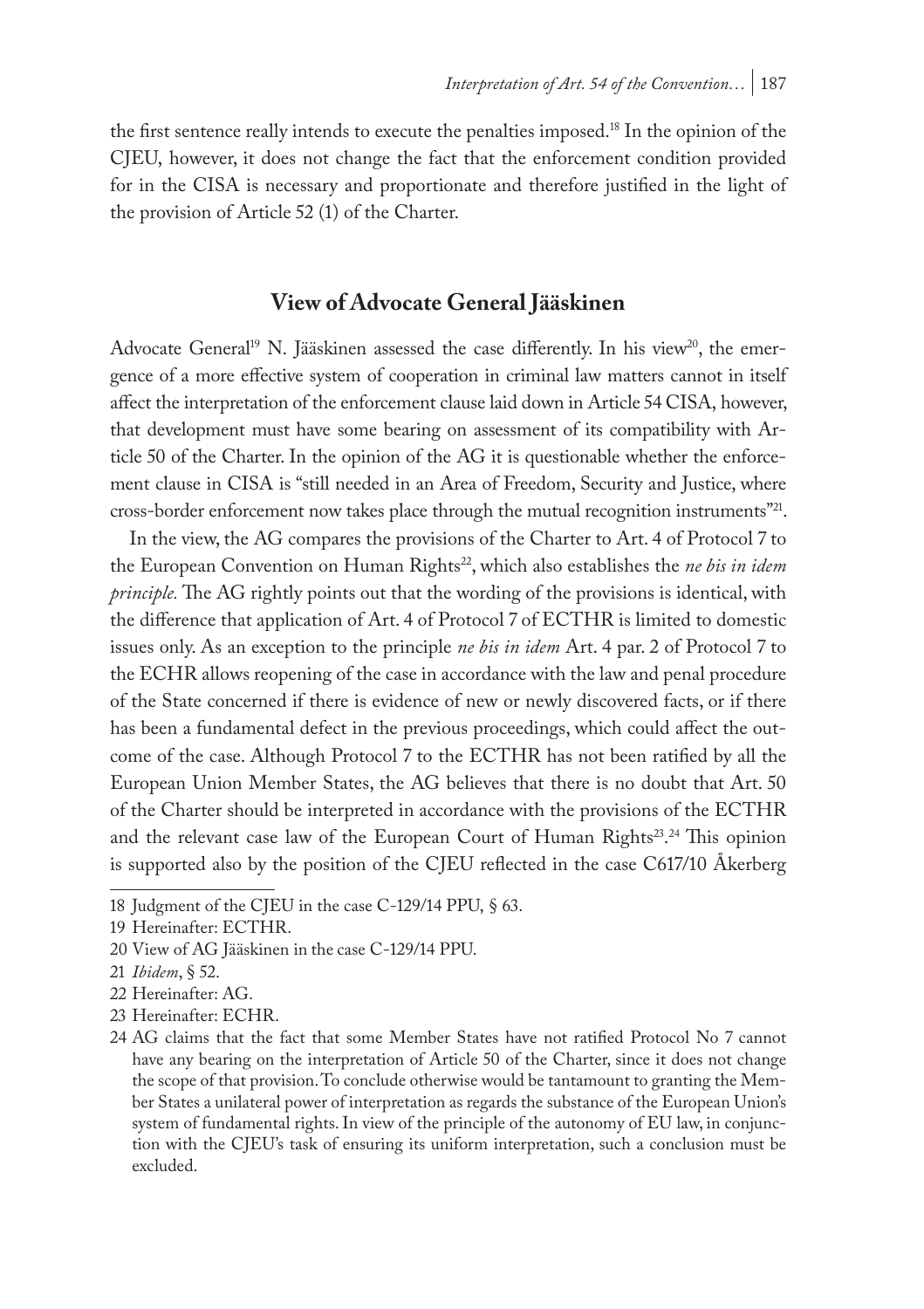Fransson.<sup>25</sup> The analysis of the provisions of both the Charter and the CISA in the light of the ECTHR leads the AG to the following conclusion: 'It is undisputed that the execution condition (enforcement clause) laid down in Article 54 of the CISA makes the application of the *ne bis in idem* principle subject to additional conditions which are not present in Article 50 of the Charter and which do not correspond to the derogations allowed under Article  $4(2)$  of Protocol  $7.^{26}$  In other words, the enforcement clause is a derogation which does not coincide with the exceptions provided for in Protocol 7 to the ECTHR. In the most important part of the view, the AG points out that the European Union law now offers legal instruments that allow the Member States to enforce criminal sanctions in cases where the convicted person is in another Member State, as well as the exchange of relevant information to avoid impunity.<sup>27</sup>

The AG also notes that a number of secondary legislation in the field of cooperation in criminal matters refers to the *ne bis in idem* principle, which is not subject to a condition of enforcement of penalty.28 For these reasons, in the opinion of the AG, systematically subjecting persons who have already been finally convicted and sentenced in one Member State to a risk of further prosecution in another Member State exceeds the limits of what is appropriate and necessary *for the purpose of attaining the objective pursued*. 29 The AG also pointed to the fact that the Member States are obliged not only to interpret, but also to apply the secondary legislation (and thus also the CISA) in accordance with fundamental rights. That obligation may entail a duty not to apply the given instrument (its provisions).30 In the final part of the view, the AG concludes that for all the above reasons, the enforcement condition of the CISA in the general application does not meet the proportionality test.

In the AG's opinion, only in three cases the application of the enforcement clause must be considered necessary: the first exception concerns situations that fall within the scope of Article 4(2) of Protocol No 7, as interpreted by the European Court of Human Rights (cases where reopening of the case is allowed). The second exception concerns the perpetrators of crimes which the Member States are required to punish under general rules of international law, such as crimes against humanity, genocide and

<sup>25</sup> EU: C:2013:280.

<sup>26</sup> View of AG Jääskinen in the Case C-129/14 PPU, § 63.

<sup>27</sup> Eg. Framework decision 2008/909/JHA of 27 November 2008 on the application of the principle of mutual recognition to judgments in criminal matters imposing custodial sentences or measures involving deprivation of liberty for the purpose of their enforcement in the European Union or Framework Decision 2008/675/JHA of 24 July 2008 on taking account of convictions in the Member States of the European Union in the course of new criminal proceedings.

<sup>28</sup> View of AG Jääskinen in the Case C-129/14 PPU, § 93–100.

<sup>29</sup> *Ibidem*, § 101.

<sup>30</sup> In this regard, the AG refers to the judgment of the CJEU of 21.12.2011 in the Joined Cases C-411/10 and 493/10 N.S. and others - EU:C:2011:865.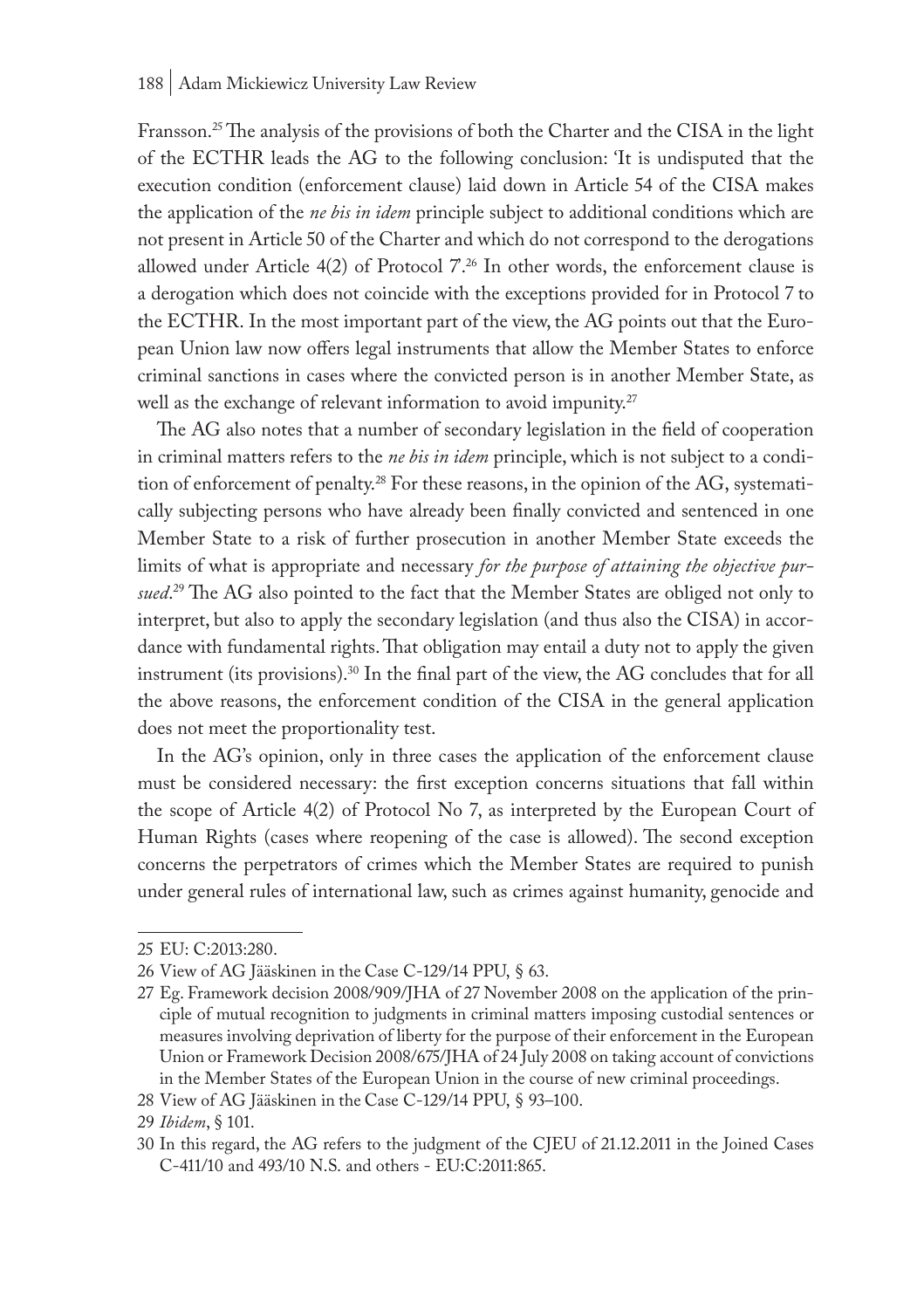war crimes. The third situation pertains to the event of a lasting obstacle to cooperation as regards the execution of judgments; such an obstacle must exist despite the application of the less intrusive instruments available to the Member States.

# **Assessment of the Ruling of the CJEU in Spasic case**

It is worth pointing out that the analysis of the enforcement clause contained in Art. 54 of the CISA was already carried out by the CJEU in the judgment of 18 July 2007 (*Kretzinger case*).31 In both judgments, i.e. Spasic and Kretzinger, the CJEU has indicated that the purpose of the enforcement clause is to avoid a situation in which a person whose trial has been finally disposed of in the first State can no longer be prosecuted for the same acts and therefore ultimately remains unpunished if the State in which the sentence had first been passed did not enforce the sentence imposed.<sup>32</sup>

It is doubtful if there was a real risk of impunity in the Spasic case. The CJEU analyzes the risk of impunity in the event the perpetrator leaves the territory of the convicting state before the sentence is enforced. In the discussed case, however, it seems that such a risk did not exist.

Z. Spasic was under arrest in Austria. There were no circumstances indicating that the Italian authorities would not take necessary actions in due time to enforce the previously imposed penalty. Secondly, the CJEU categorically accepted that continuing prosecution in the same case in another state would automatically allow avoiding the risk of impunity. However, the mere fact of continuing the prosecution or opening separate proceedings in another Member State does not guarantee that the punishment will be enforced. While it may be argued that parallel proceedings will limit such a risk, there may still be certain circumstances (in the Member State that is taking the case for the second time), which cause that the punishment will never be imposed. The CJEU's argument on the relationship between the enforcement clause and the avoidance of penalty cannot be accepted uncritically, although prima *facie it* may seem persuasive. One cannot exclude that the second proceedings will end with the discontinuation of the proceedings or with the acquittal<sup>33</sup>. In that case, the conflicting decisions of national courts would create additional difficulties in the judicial cooperation in criminal matters. This would certainly have a negative impact on the level of mutual trust between Member States. The inevitability of punishment is not the only important aspect in the Area of Freedom, Security and Justice. The second proceedings cause to offender - a additional costs and negative mental experiences

<sup>31</sup> EU:C:2007:441.

<sup>32</sup> Judgment of the CJEU in Case C288/05, § 51.

<sup>33</sup> Cf. M. Wasmeier, *Ne bis in idem and the enforcement condition. Balancing Freedom, Security and Justice?* "New Journal of European Criminal Law" 2014, no. 4.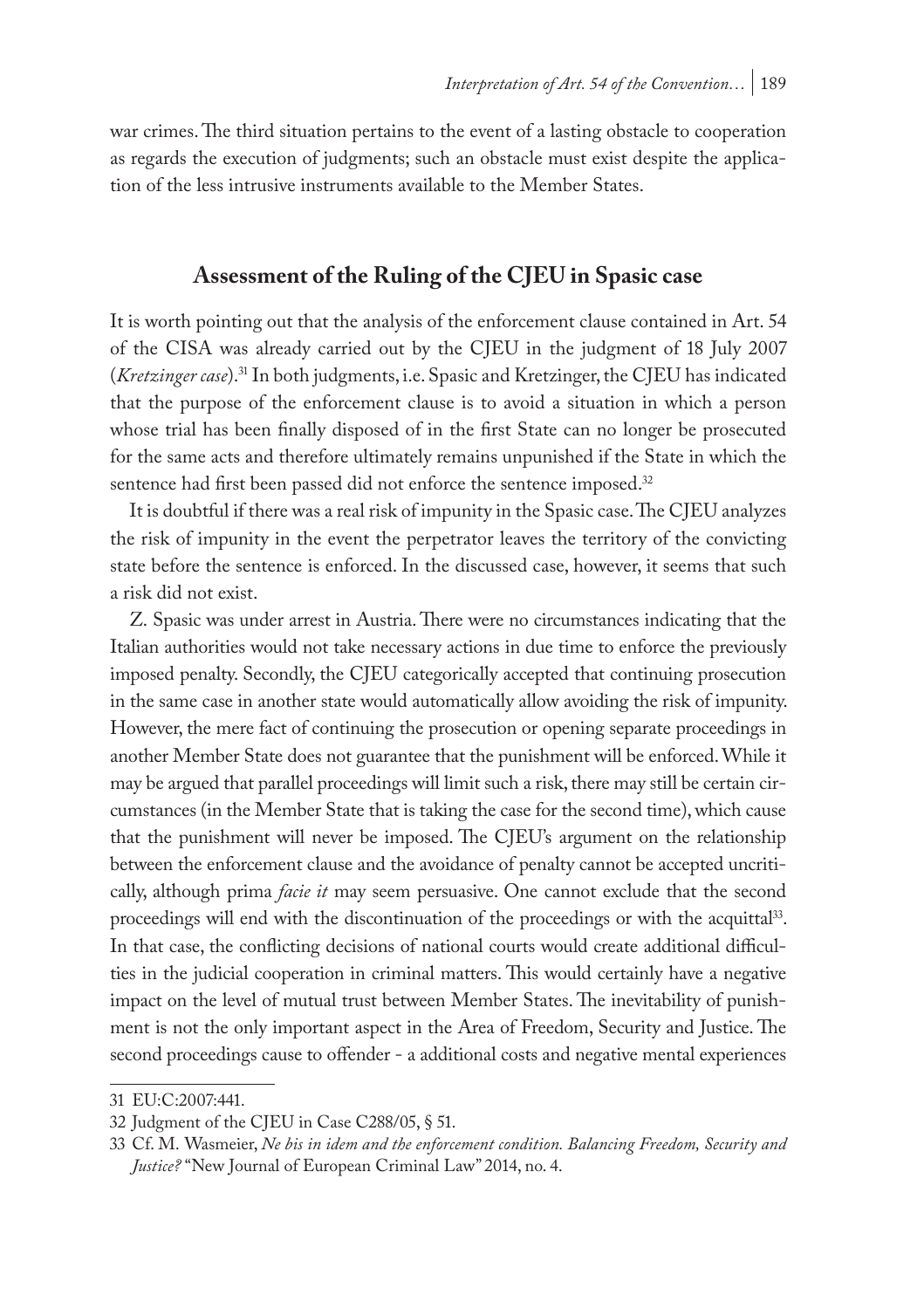associated with the uncertainty of his situation. The CJEU's reasoning focuses entirely on the need to avoid impunity and omits other important aspects such as legal certainty. Also, the remaining arguments of the CJEU regarding the interpretation of the enforcement condition in the context of Art. 52(1) of the Character are not completely accurate. In the opinion of the CJEU, due to the fact that the existing instruments of mutual assistance are not conditional on fulfilling the condition analogous to the enforcement condition, they cannot ensure that the set objective (i.e. avoidance of impunity) is fully achieved. Unfortunately, the CJEU did not consider the more balanced position (supported by the European Commission), which implies the obligation to use all available instruments of cooperation in the EU before initiating the second criminal proceedings against the same person. This position assumes that a possible re-initiation of criminal proceedings would be possible only if all available forms of cooperation have failed. M. Wasmeier has rightly observed that the analysis of the existing cooperation instruments made by the CJEU was not complete<sup>34</sup>. For example, there was no reference to the coordination and mediation provided by Eurojust, which in this case was not only an option but an obligation of the judicial authorities. According to the framework decision on the prevention of conflicts of jurisdiction<sup>35</sup> the competent authorities of the Member States are required to enter into direct consultations with a view to reaching an agreement on an effective solution that will allow avoiding negative effects of parallel proceedings. This obligation may also be interpreted from Article 57 of the CISA<sup>36</sup>.

The considerations of the CJEU in the *Spasic* case are not profound. The ruling was issued without the careful examination of all aspects and consequences of application of the enforcement condition.

# **Final Disposal of the Judgment**

Surprisingly, in other judgments referring to the interpretation of the provision of Art. 54 of the CISA, the CJEU presented a different course of reasoning. In the judgment of joined Cases C-187/01 and C-385/01 - H. Gözütok and K. Brügge<sup>37</sup>, the CJEU

<sup>34</sup> *Ibidem,* p*.* 542*.*

<sup>35</sup> Council Framework Decision 2009/948/JHA of 30 November 2009.

<sup>36</sup> In accordance with art. 57 of the CISA: 'Where a Contracting Party charges a person with an offence and the competent authorities of that Contracting Party have reason to believe that the charge relates to the same acts as those in respect of which the person's trial has been finally disposed of in another Contracting Party, those authorities shall, if they deem it necessary, request the relevant information from the competent authorities of the Contracting Party in whose territory judgment has already been delivered'.

<sup>37</sup> EU:C: 2003:87.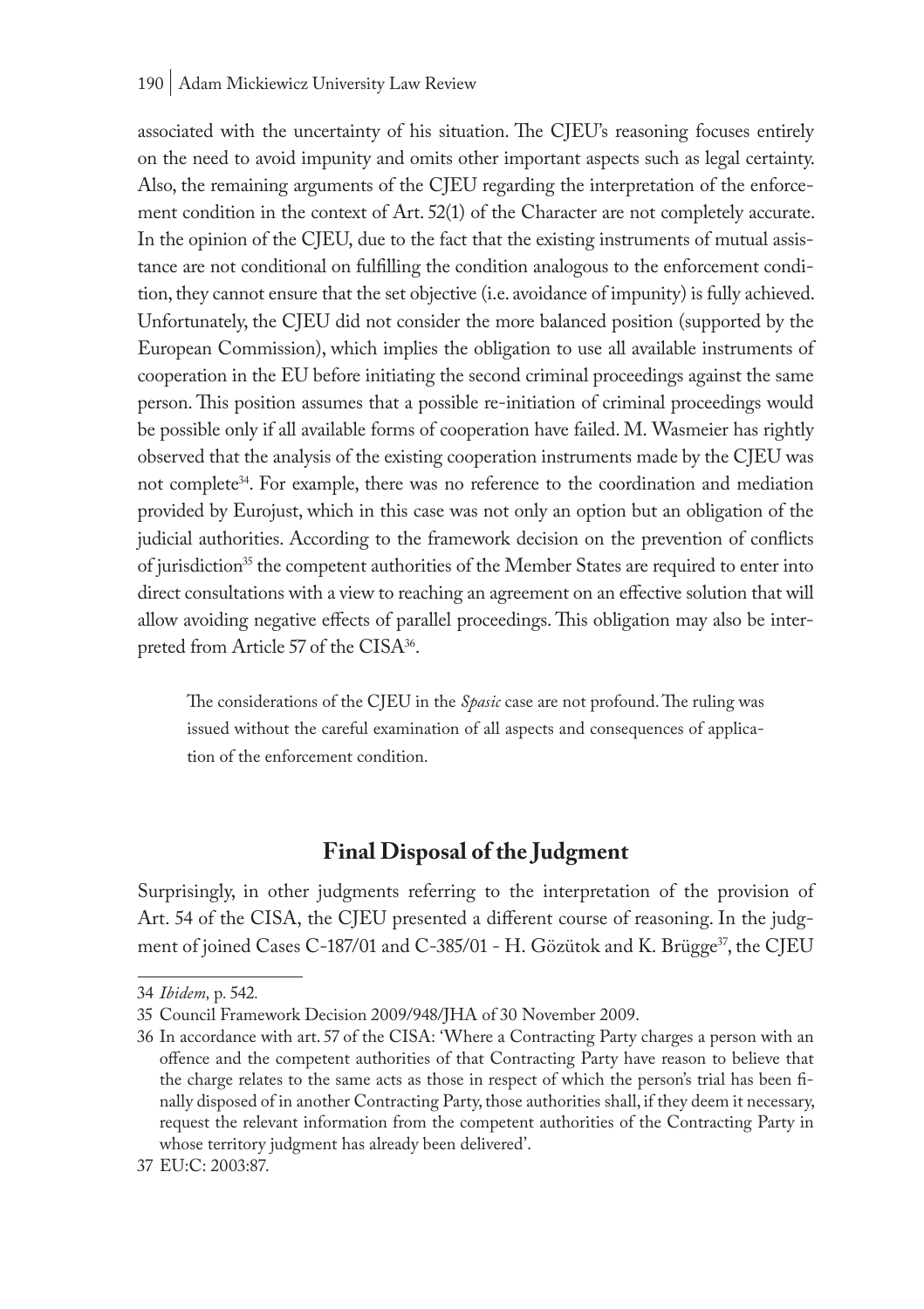emphasized the freedom and justice aspects, whereas concerns of impunity seemed to receive not as much attention<sup>38</sup>. The CJEU emphasized that the purpose of Art. 54 of the CISA is to ensure the exercise of the right to free movement in the Schengen Area and that the *ne bis in idem* principle enshrined in Article 54 of the CISA implies that the Member States have mutual trust in their criminal justice systems and that each of them recognises the criminal law in force in the other Member States even when the outcome would be different if its own national law were applied<sup>39</sup>. Likewise in the case C-150/05 *Van Straaten<sup>40</sup>*, when answering the question whether the principle *ne bis in idem* applies to judgments, as a result of which the accused is acquitted due to lack of sufficient evidence, the CJEU stated that 'in the case of a final acquittal for lack of evidence, the bringing of criminal proceedings in another Contracting State for the same acts would undermine the principles of legal certainty and of the protection of legitimate expectations'.41 The interpretation given by the CJEU in these judgments supports the protective nature of the regulation of Art. 54 of the CISA. While interpreting this provision, the CJEU seemed to emphasize that it is intended to counteract the unlimited and unjustified right of punishment (*ius puniendi*) of the Member States in the area of freedom, security and justice.<sup>42</sup> The above-mentioned rulings were issued in 2006 and 2013.

Has the CJEU therefore changed its position regarding Art. 54 of the CISA since then and it has lost faith in the means of mutual recognition? Against such argumentation speaks reasoning presented in the case C-398/12 M.*<sup>43</sup>* ). This case also concerned the interpretation of Art. 54 of the CISA.

 In relation to M., an Italian citizen living in Belgium, criminal proceedings were conducted due to allegations on crimes committed against sexual freedom of a minor. As a result of preparatory proceedings, in the course of which various evidences had been collected and examined, the court of first instance (the court supervising the preparatory proceedings) discontinued the proceedings and did not refer the case to the court ruling on criminal liability due to insufficient evidence. This decision was also upheld by the higher court after the appeal. At the same time, criminal proceedings in a case involving the same acts were initiated in Italy. In this case M. referred to the *ne bis in idem* principle, indicating that the proceedings for the same acts had already been validly concluded in Belgium. In consequence, there was doubt if a final judgment that terminates criminal proceedings after an investigation, but which permits the proceedings to be reopened in

<sup>38</sup> Cf. B. Nita – Światłowska, *Prawomocność orzeczenia jako element wyznaczający zakres zasady ne bis in idem w art. 54 Konwencji z Schengen*, "Europejski Przegląd Sądowy"2014, no.5, p.30.

<sup>39</sup> Judgment of the CJEU in Case C-187/01 and C-385/01, §33.

<sup>40</sup> EU:C: 2006:614.

<sup>41</sup> Judgment of the CJEU in Case C-150/05, § 59.

<sup>42</sup> M. Wasmeier, *The principle of ne bis in idem*, "Revue Internationale de Droit Penal" 2006, no. 1–2, pp. 121–130.

<sup>43</sup> EU:C: 2014:1057.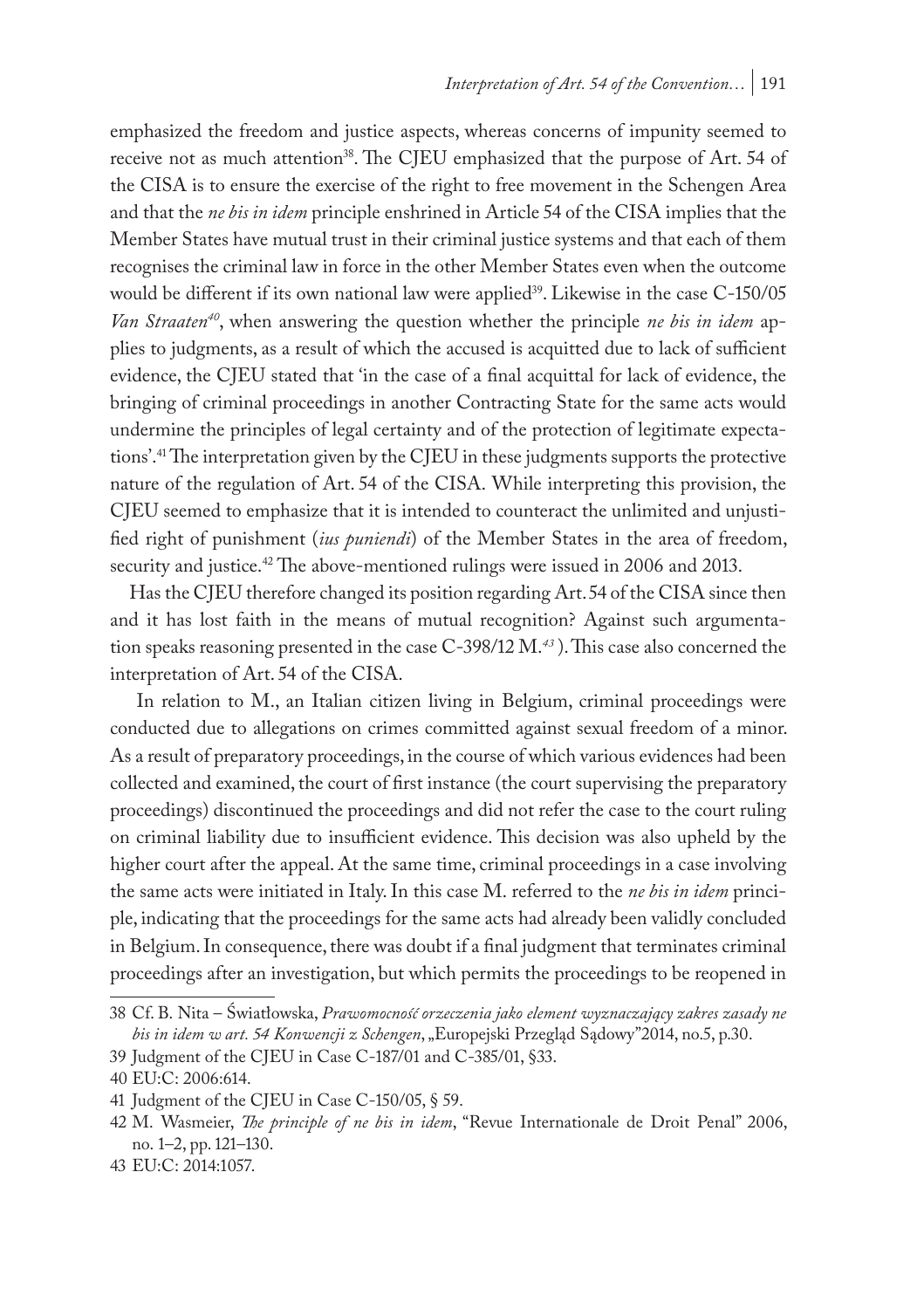the light of new evidence, preclude the initiation or conduct of proceedings in respect of the same facts and the same person in another Member States. The CJEU answered the question in the affirmative. Its arguments resemble those which were previously presented in the cases of Gözütok/Brügge and Van Straaten presented above.

In the first place, the CJEU recalled that in order to determine if a judicial decision constitutes a 'final' judgment<sup>44</sup> in the meaning of Art 54 of the CISA, it must be ensured that that decision was issued following the assessment of the merits of the case.<sup>45</sup> The aptness of that interpretation of Article 54 of the CISA is borne out by the fact that it is the only interpretation to give precedence to the object and purpose of the provision rather than to procedural or purely formal matters. In the M. case the decision on discontinuance of proceedings was made at the end of an investigation during which various items of evidence were collected and examined. Therefore, in the opinion of the court, the decision met the condition of assessment of the merits of the case.

In a further part of the judgment, the CJEU stated that the possibility of reopening the criminal investigation if new facts and/or evidence become available, cannot affect the final nature of the order of the national court.<sup>46</sup> In this regard, the CJEU indicated that Art. 54 of the CISA should be interpreted in the light of Art. 50 of the Charter and as a consequence<sup>47</sup> also in the light of Art.  $4(2)$  Protocol No. 7 to the ECHR. These provisions provide that the principle *ne bis in idem* does not preclude the possibility of resuming the proceedings if there is evidence of new or newly discovered facts. It his respect, it was held in the judgment of the ECHR in *Sergey Zolutukhin v. Russia*, 48 that Article 4 of Protocol No 7 to the ECHR 'becomes relevant on commencement of a new prosecution, where a prior acquittal or conviction has already acquired the force of *res judicata*.' On the other hand, extraordinary remedies are not taken into account for the purposes of determining whether the proceedings have reached a final conclusion.

Moreover, the CJEU stressed that 'in view of the need to verify that the evidence relied on to justify the reopening of the proceedings is indeed new, any new proceedings, based on such a possibility of reopening, against the same person for the same acts can be brought only in the Contracting State in which that order was made'.49 In con-

<sup>44</sup> With regard to the condition of 'final disposal' of the case see also: B. Nita – Światłowska, *Prawomocność orzeczenia…, op.cit. ;*B. Nita, *Artykuł 54 konwencji wykonawczej z Schengen* w wyrokach Europejskiego Trybunału Sprawiedliwości z 28 września 2006 r.: C-467/04, postępowanie karne przeciwko Giuseppe Francesco *Gasparini* i innym oraz C-150/05, Jean Leon Van *Straaten przeciwko Niderlandom i Republice Włoskiej*, "Europejski Przegląd Sądowy" 2007, no. 9, pp. 44–52; A. Sołtysińska, *Zasada ne bis in idem* z art. 54 *konwencji wykonawczej z Schengen,* "Europejski Przegląd Sądowy" 2007, no. 12.

<sup>45</sup> Judgment of the CJEU in the Case C469/03 - Filomeno Mario Miraglia; EU:C:2005:156.

<sup>46</sup> Judgment of the CJEU in Case C469/03, § 40.

<sup>47</sup> Cf. Judgment of the CJEU in the Case C617/10.

<sup>48</sup> *Sergey Zolutukhin v. Russia*, no. 14939/03, § 83, ECHR 2009.

<sup>49</sup> Judgment of the CJEU in the Case C398/12, § 40.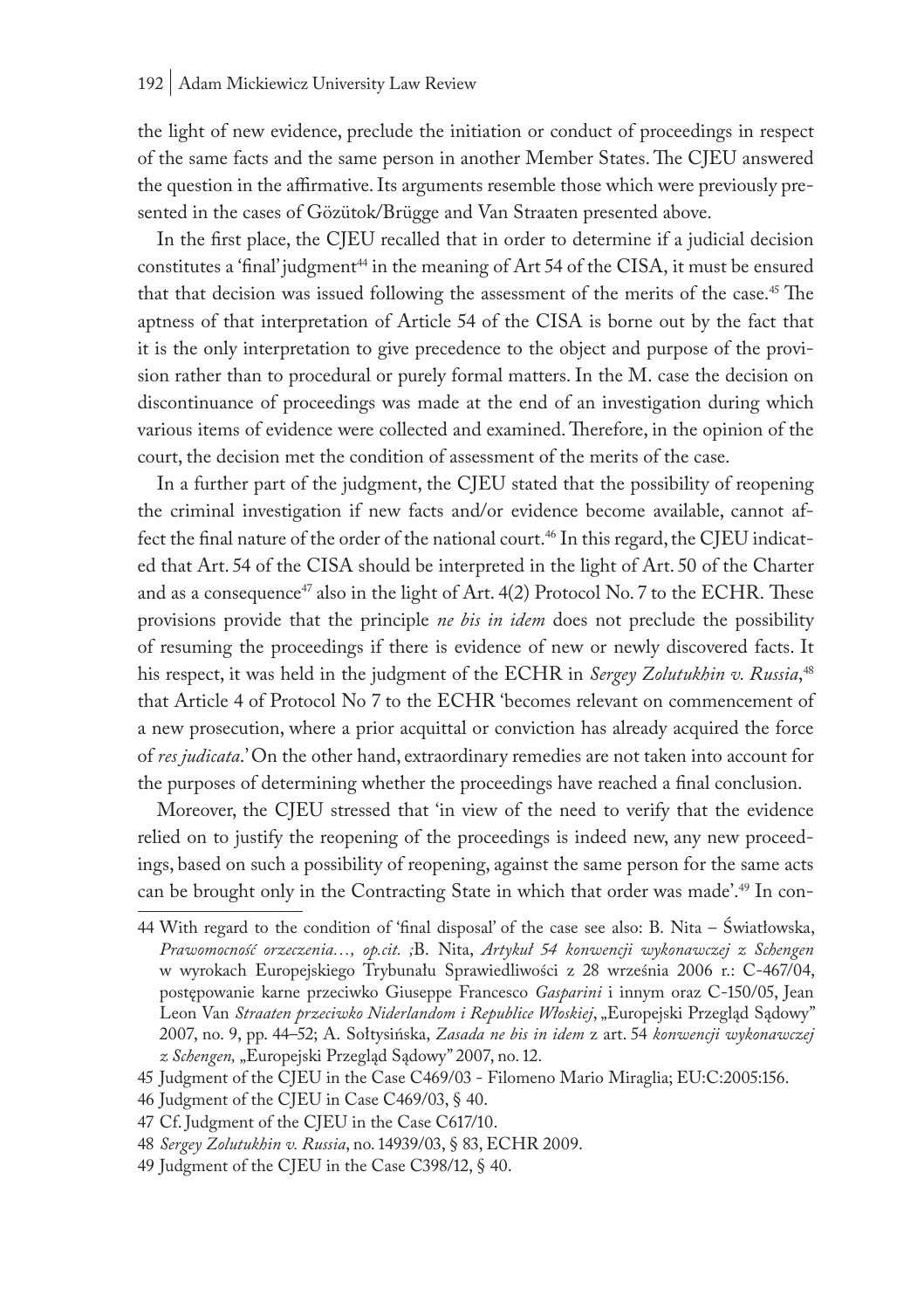clusion, the CJEU held that order finding that there is no ground to refer a case to a trial court which precludes, the bringing of new criminal proceedings in respect of the same acts against the person to whom that finding applies, unless new facts and/or evidence against that person come to light, must be considered to be a final judgment, for the purposes of the Article 54 of the CISA.

In this case, the CJEU in its reasoning did not refer to arguments related to broadly understood security or impunity, although the subject matter of the case at first glance seemed at least as sensitive as in the case of Spasic. It also stressed the impact of the Charter on the interpretation of rules set in the CISA.

# **Conclusions**

Regarding the Spasic case, it is difficult to see the need for additional criminal proceedings in the absence of a real threat that the penalty will not be enforced. It is regrettable that the CJEU has not thoroughly analysed all the existing advanced possibilities of judicial cooperation in criminal matters in the EU, which allow minimizing the risk of impunity to the extreme and rare cases. The consequences for the accused related to parallel proceedings are severe. In this context, the position of the AG, according to which the initiation of another criminal case in another Member State is possible only in three exceptional cases, is more convincing and balanced. Permission granted by the CJEU to unlimited application of the enforcement clause with omission of the secondary law instruments and wording of Art. 50 of the Charter is an extreme position. It may also be surprising that in the Spasic case, the CJEU as the only criterion accepted the necessity of preventing impunity without considering other important aspects including legal certainty.

The reasoning in the Spasic case is in contradiction with the judgment in the M. case, issued just a few days later. In the latter, the CJEU underlined that a Member State must comply with a final decision that has already been passed in another Member State, even when the outcome of the case would be different if its own national law were applied.

 The ruling of the CJEU in the M. case seems to share the arguments of the previous judgments in the Gözütok/Brügge cases, where the primacy was given to the freedom of movement and legal certainty. Differences in the adopted legal hierarchy and the way in which decisions in the Spasic and M. cases are justified might be surprising given that the judgments were issued in the same period. Such a contradict ruling is detrimental for the creation of the European Union's Area of Freedom, Security and Justice.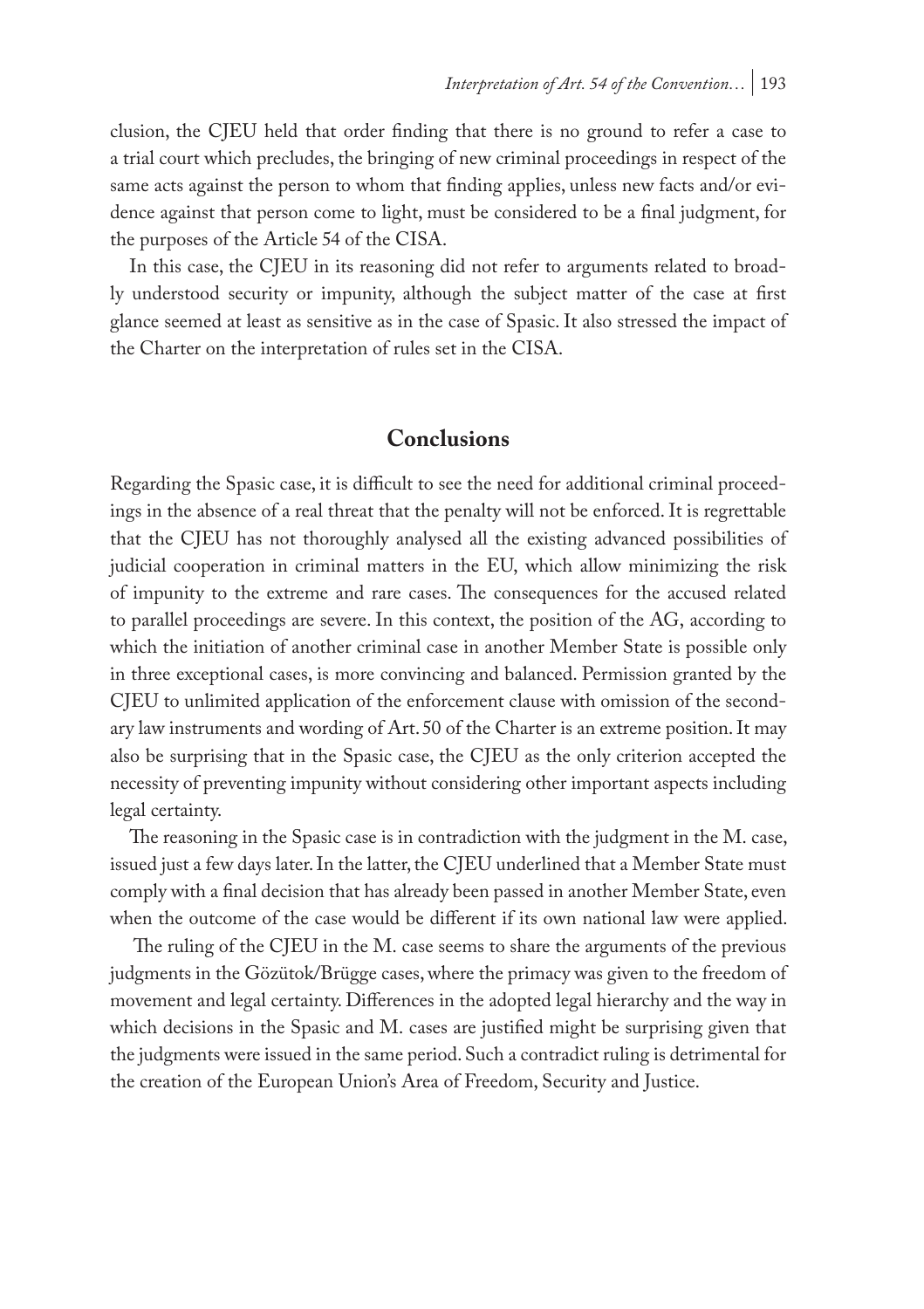### **Literature**

Barwina Z., *Zasada wzajemnego uznawania w sprawach karnych*, Warszawa 2012.

- Klimek M., *Mutual Recognition of Judicial Decisions in European Criminal Law*, Bratislava 2017.
- Nita-Światłowska B., *Odmienność ujęcia zasady ne bis in idem w Karcie Praw Podstawowych Unii Europejskiej oraz w konwencji wykonawczej z Schengen*, "Przegląd Sądowy" 2015, no. 3.
- Nita-Światłowska B., *Artykuł 54 konwencji wykonawczej z Schengen* w wyrokach Europejskiego Trybunału Sprawiedliwości z 28 września 2006 r.: C-467/04, postępowanie karne przeciwko Giuseppe Francesco *Gasparini* i innym oraz C-150/05, Jean Leon Van *Straaten przeciwko Niderlandom i Republice Włoskiej*, "Europejski Przegląd Sądowy" 2007, no. 9.
- Sakowicz A., *Zasada ne bis in idem* w prawie karnym w ujęciu paneuropejskim, Białystok 2011.
- Wasmeier M., *Ne bis in idem and the enforcement condition. Balancing Freedom, Security and Justice?*, "New Journal of European Criminal Law" 2014, no. 4.
- Wasmeier M,. *The principle of ne bis id idem*, "Revue Internationale de Droit Penal" 2006, 1-2.
- Convention implementing the Schengen Agreement of 14 June 1985 between the Governments of the States of the Benelux Economic Union, the Federal Republic of Germany and the French Republic on the gradual abolition of checks and their common borders, 22.09.2000, OJ L 239/19.
- Charter of Fundamental Rights of the European Union of 30 March 2010, OJ C 83/389.

#### **summary**

# **Interpretation of Art. 54 of the Convention Implementing the Schengen Agreement**

The paper discusses the problem of the *ne bis in idem* principle stipulated in the Convention Implementing the Schengen Agreement (CISA) and the Charter of Fundamental Rights of the European Union. Article 54 of the CISA makes the application of the principle *ne bis in idem* subject to the condition of execution of the penalty. An analogous condition is not provided for in the Charter. These differences caused doubts regarding the application of the *ne bis in idem* principle and were subject of the question for preliminary ruling in the *Spasic* case (C-129/14 PPU). The paper contains a critical review of the reasoning of the Court of Justice of the European Union in this judgment. In addition, the article also contains an analysis of the CJEU's decision in Case C-398/12 M. in which the CJEU has analysed the meaning of "final disposal" of the judgment in the